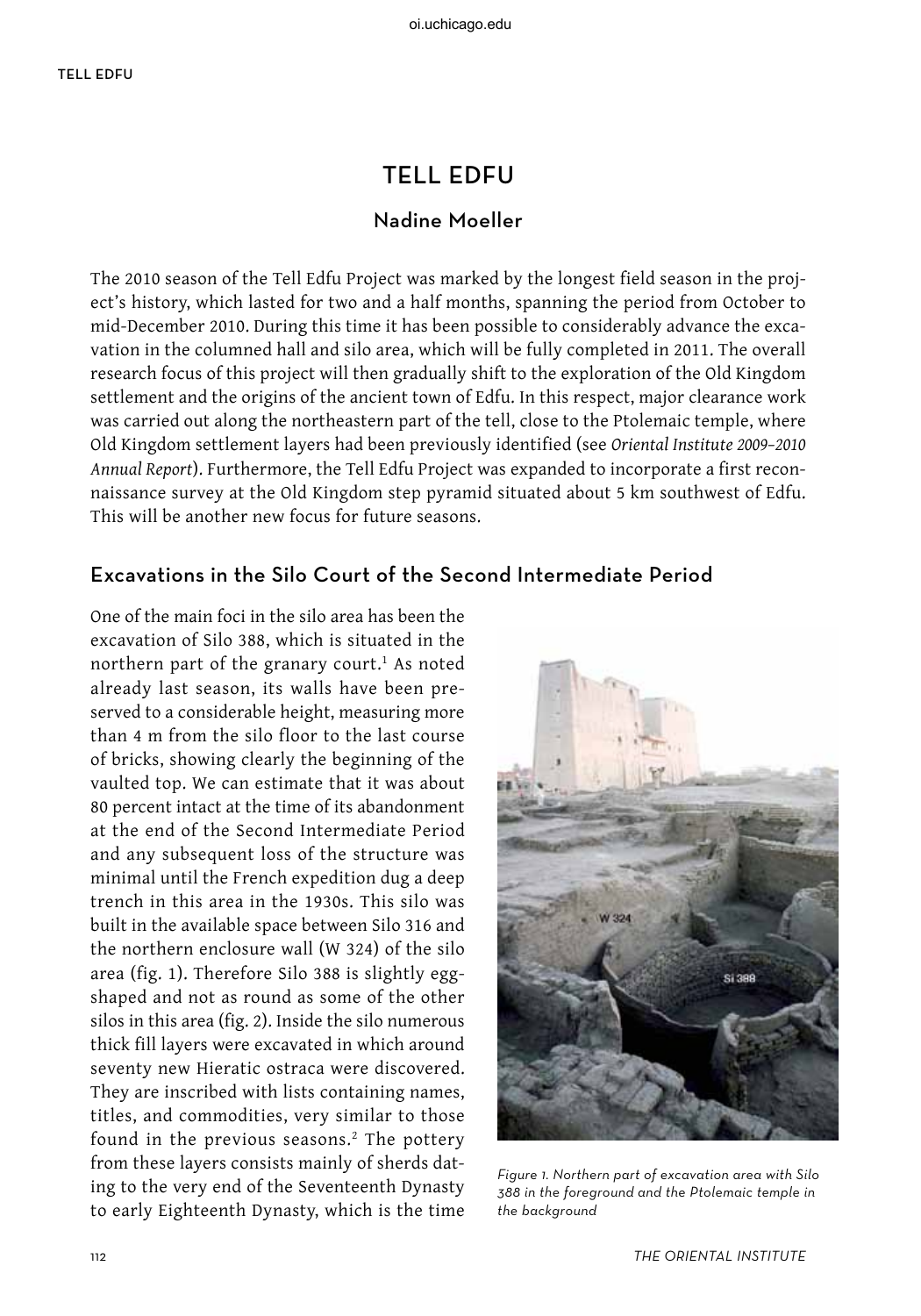

Figure 2. Silo 388, view from the top

when this area was being used for dumping large amounts of trash, an activity that continued at least until the mid-Eighteenth Dynasty.3 Additionally, more hippopotamus bones were excavated in these layers and they will be part of a detailed zooarchaeogical study in the next season by Richard Redding (Museum of Anthropology, University of Michigan). It is interesting to note that relatively few broken mudbricks were found in these layers, which stands in sharp contrast to most

of the other silos whose interior space was predominantly filled with the mudbrick demolition from the collapse of their upper parts. In the case of Silo 388, this might be related to the fact that it had been very well preserved with its walls standing up to a considerable height.

The full excavation of Silo 316, which is the largest (6.5 m in diameter) and probably oldest silo of the granary court, was also completed this season. In contrast to Silo 388, its interior was filled by a large quantity of broken mudbricks, which came from the collapsed roof and upper wall parts. A considerable number of hippopotamus bones have been found here, too (fig. 3). When the silo floor was reached, excavation continued underneath it in order to find the earlier remains belonging to the columned hall complex of the late Middle Kingdom (see below).



Figure 3. Hippopotamus bones inside the fill of Silo 316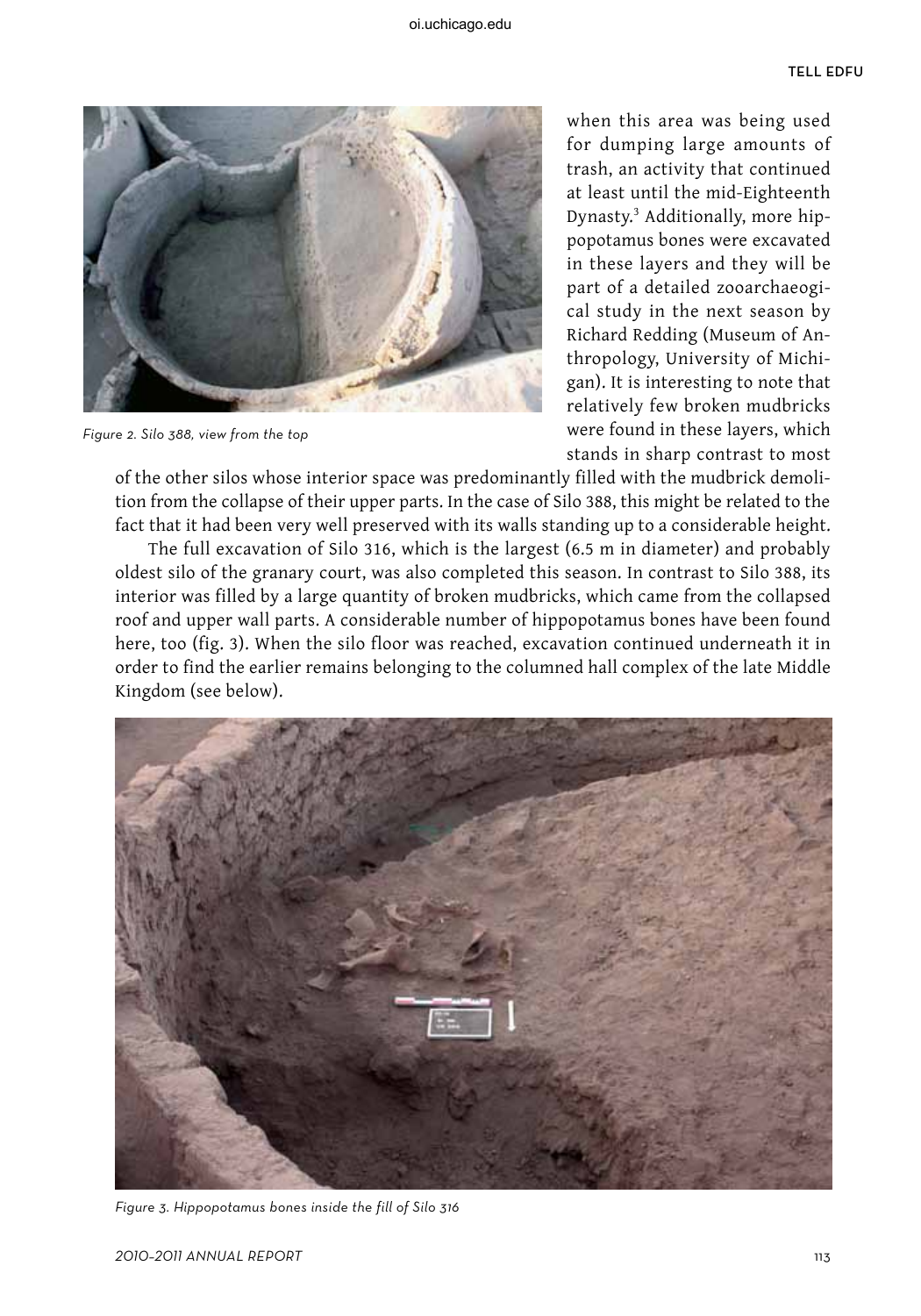Farther east, excavations also continued in the small space between the walls of Silo 316 and Silo 313. In order to create an additional storage space, a rounded wall was added between the two larger ones which then formed its own separate small silo (Silo 322). In the debris covering the mud floor of Silo 322 several pieces of decorated wood showing a *djed* pillar and a couple of *tjt* signs were found that had traces of colored plaster on their surfaces (fig. 4). Their original function remains speculative but it is likely



Figure 4. Wooden fragments of a small djed pillar

that they were part of some wooden furniture or boxes. Among those larger pieces were many smaller fragments of wood, some of them also showing remains of painted plaster on the surface. Hiroko Kariya (conservator for the Epigraphic Survey, University of Chicago) did some conservation on these pieces in the Elkab magazine where they are currently being stored.

The exterior space along the eastern sides of Silos 303, 393, and 405 was also investigated in depth (fig. 5). It is characterized by several succeeding floor levels showing multiple traces of settlement activity. The floors were covered with fireplaces and holes of various sizes for placing round-based pottery vessels as well as smaller holes for wooden posts. Two small col-



Figure 5. Exterior floor levels along the eastern sides of Silos 405 and 393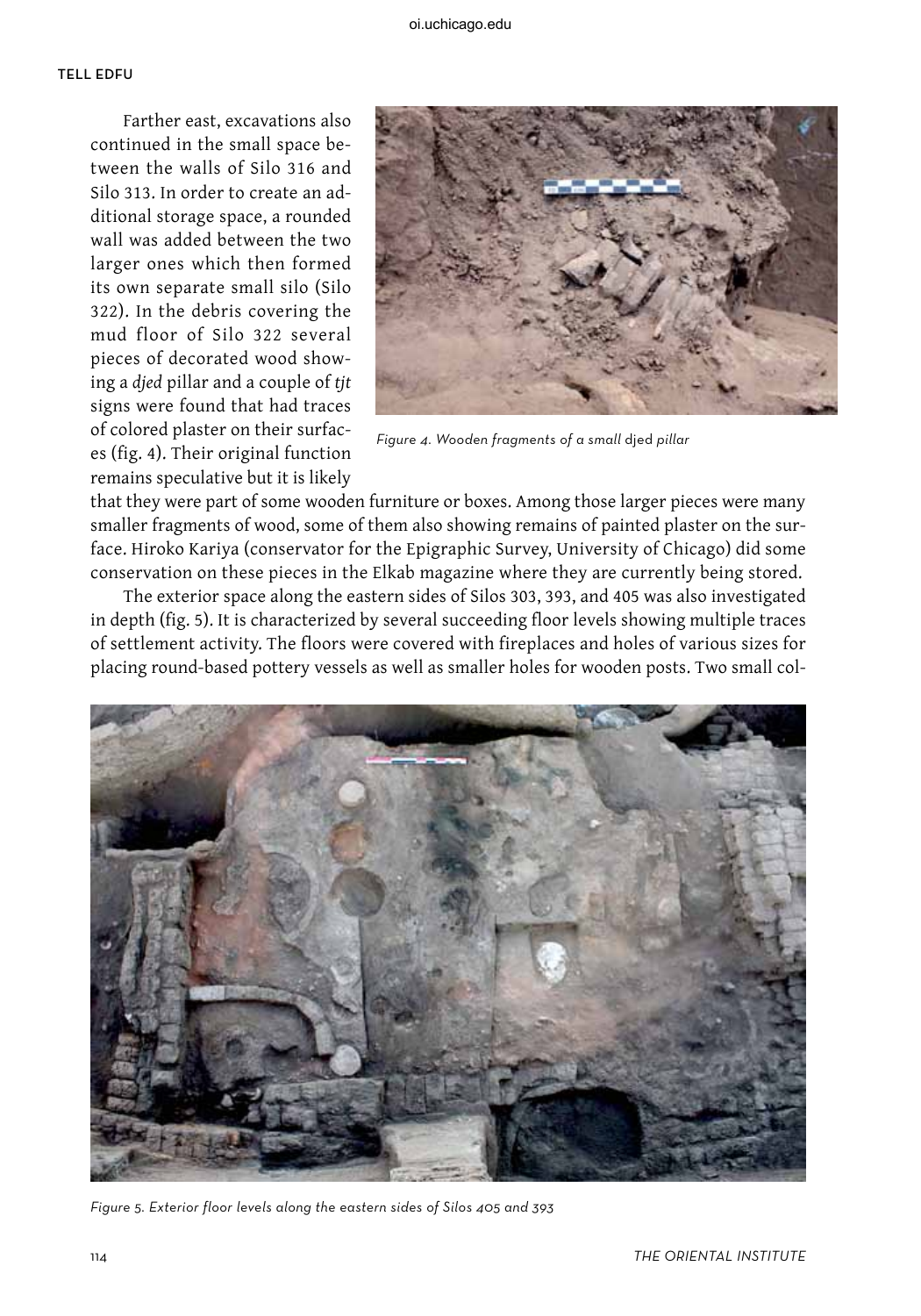

Figure 6. Street layers in southern part of excavation area

umn bases were also found in situ here (visible in fig. 5). These floor levels were cut by the very uneven foundation trenches for the construction of the later silos and thus must predate them. However, the analysis of the stratigraphic sequence linked to the late Middle Kingdom columned hall complex shows clearly that the floors are certainly later than the latter, too. Therefore, the analysis of the ceramic assemblage from this floor sequence will be very important because it contains pottery that belongs to the transitional phase

between the end of the late Middle Kingdom tradition and the Second Intermediate Period. This will certainly shed light on the evolution of the ceramic tradition during this time period in Upper Egypt, which is still little understood due to the presence of few sites with a reliable stratigraphy.

At the beginning of the 2010 season we carried out some cleaning work and excavated a small trench along the southern limits of the silo area. We studied the thick east–westrunning enclosure wall, which has its origins in the Old Kingdom when it functioned as the southern town wall. This enclosure continued to be in use for a long time thereafter and was re-used as the southern wall enclosing the silo area during the Second Intermediate Period. On the outside of this wall, we excavated two meters of densely stratified street layers, which are the remains of a major east–west street of the ancient town (fig. 6).

### New Discoveries Related to the Columned Hall Complex

Excavations underneath Silos 316 and 308 reached the level of the earlier columned hall complex (fig. 7). During the previous seasons the columned hall itself had been excavated as much as possible but its continuation toward the north had not been explored yet because of the later silos lying on top of it. The excavations this season considerably changed this situation. Below Silo 316 we found a dismantled east–west-running mudbrick wall, which seems to have had an entrance to columned hall itself and a kind of bench along its northern face, delineating the columned hall to the north and separating it from another room, which had at least two columns, too (fig. 8). Two large empty holes were found in the mud floor where the column bases had been removed in ancient times. One of the holes had been filled with clean sand as foundation for the column base (fig. 9). The negatives left by the removal of the stone bases exhibit a larger diameter than those from the adjacent columned hall. Two seal impressions with the name of Sobekhotep IV have been found near the ripped-out columned bases in association with the mud floor of this room.

In order to better understand the floor levels and the traces of the east–west-running mudbrick wall, which was discovered underneath the floor of Silo 316, we excavated a 2 x 3 m trench immediately next to the exterior of Silo 316 and under Silo 308 (fig. 10). We recorded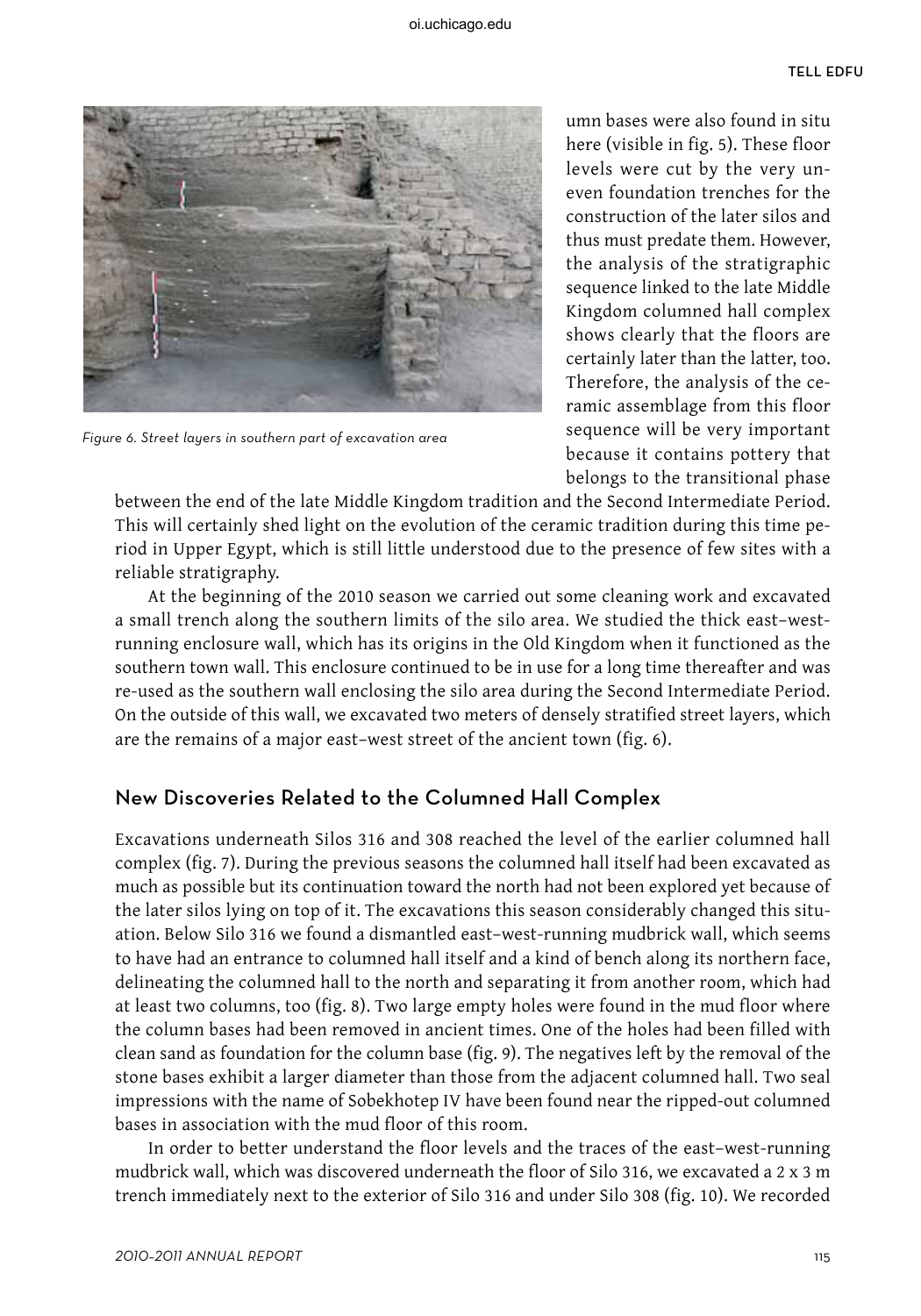

Figure 7. Plan of the columned hall complex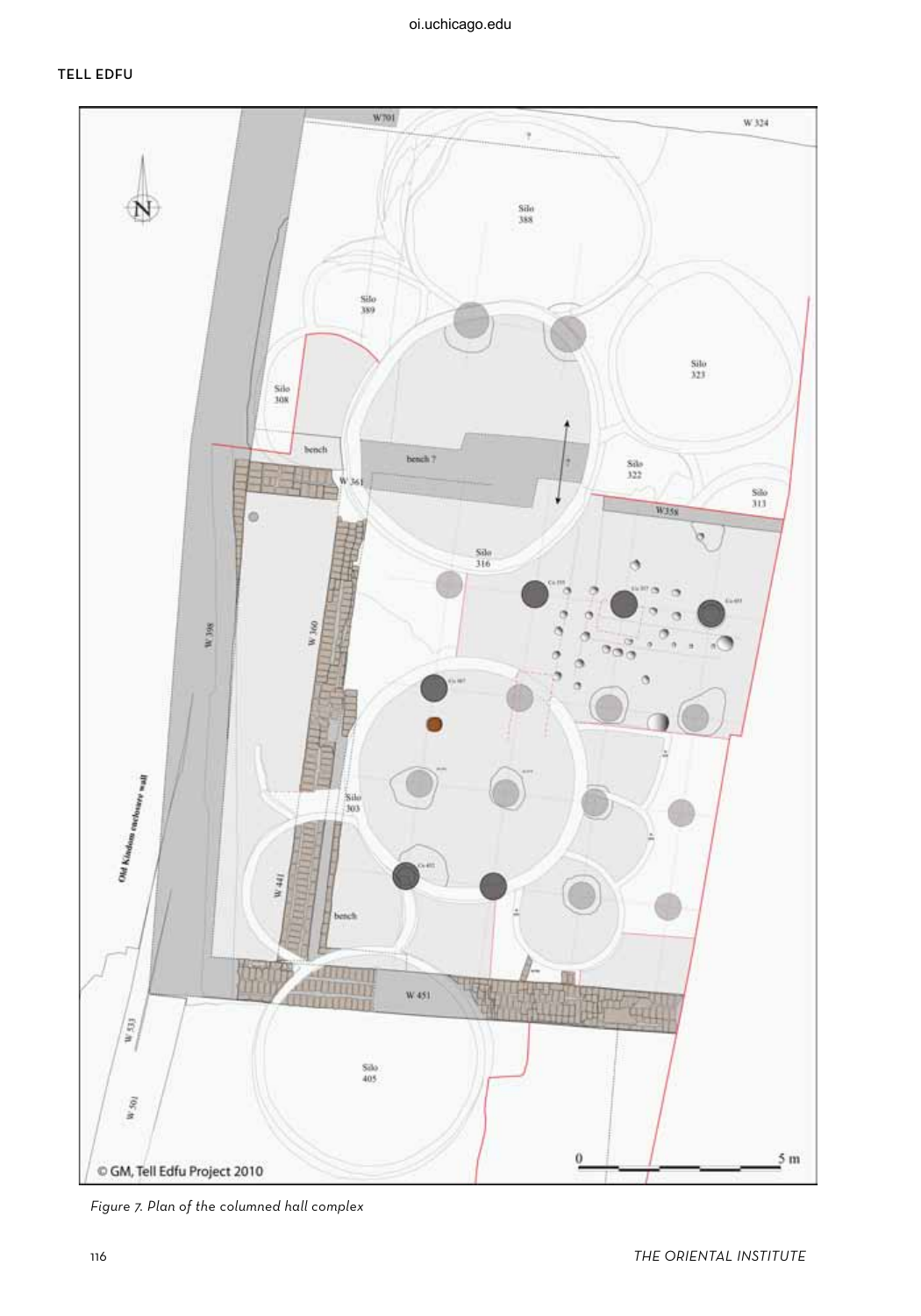

Figure 8. Northern extension of the columned hall complex visible underneath Silo 316



Figure 9. Emplacement of two column bases visible in the mud floor of the columned hall complex

the foundation trench of Silo 316 and discovered two floor levels that are contemporary with the columned hall complex. In the thick fill layer between these two floors, we found around 140 new seal impressions, many of them with private names of the late Middle Kingdom, together with sealings that are clearly of Second Intermediate Period date. Among them are a large number of sealings showing impressions made by scarabs that are of a northern origin (Tell el-Dabʾa and southern Palestine). The most unexpected discovery has been a group of eleven seal impressions showing the cartouche of the Hyksos ruler Khayan. Many

of these broken sealings are peg sealings with the negatives of wooden fibers visible on their backs, which stem from the wooden boxes they were once attached to. Some jar sealings were found, too. This is the first time that Khayan is attested as far south as Edfu and this has important implications for the kind of contact between Upper Egypt and the Hyksos during the Second Intermediate Period which according to this discovery had been of economic nature at least for some of this period. We took several charcoal and wood samples from these contexts for radiocarbon dating.

Farther to the south, underneath Silo 303, several floor layers of the columned hall itself were excavated. In a layer of sandy silt covering the last layer of this floor which corresponds to the last phase of occupation of the columned hall before its final abandonment (US 2079), which is a very secure archaeological context. Three exceptional clay figurines were found in this layer: a broken figure of a striding male figure whose eyes were incised in the form of *wedjat*-eyes (fig. 11), a female figurine with a tripartite wig, and a mud "cocoon" with a headless



Figure 10. Lower floor level of the columned hall excavated on the western side of Silo 316 showing parts of a small bench, south view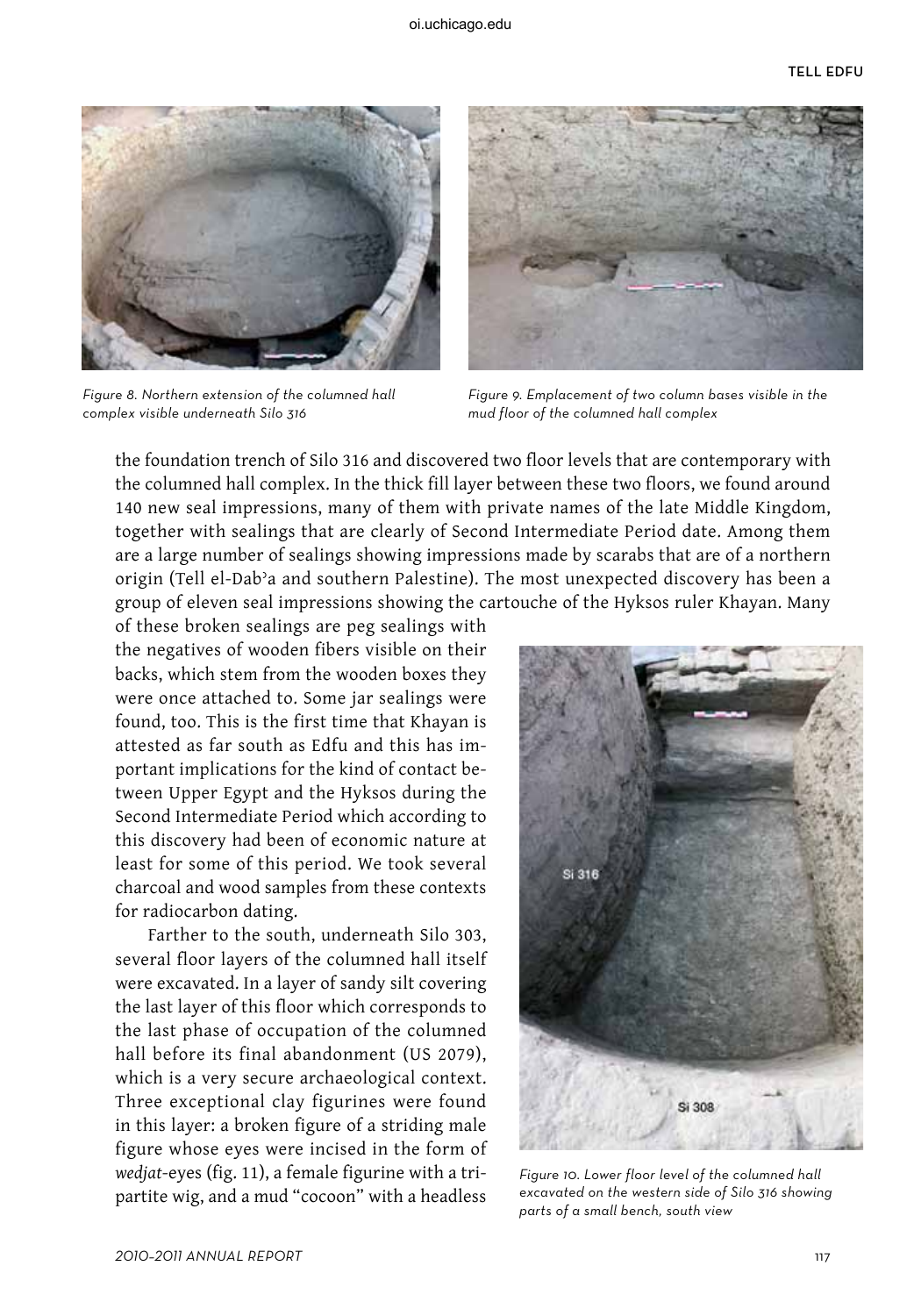#### TELL EDFU



Figure 11. Mud figurine of striding male

female figurine inside it. All of them can be dated to the Thirteenth Dynasty according to the ceramic evidence. They were probably used for popular rituals related to fertility.

Another new discovery in the area was a large peg sealing stamped with an institutional seal in the form of a square stamp seal naming a mayor (*ḥꜢty-ʿ*) which was countersealed by another mayor's scarab seal. It was found among several hundred sealings mainly linked to the administrative activities taking place in the columned hall. Many of them belong to the category of private name sealings. They were found in a cluster along the western wall of the columned hall,

providing evidence for the accumulation of sealings being discarded during administrativeactivity.

#### Old Kingdom Settlement Remains

Major clearance work continues at Tell Edfu in the area where we have identified the oldest settlement remains (fig. 12). This area lies close to the Ptolemaic temple enclosure wall and was covered by several meters of debris and rubble left by the sebbakhin and also by A. Barsanti, who cleared an area 15 m to the north in order to place the decorated stone blocks



Figure 12. Area of Old Kingdom settlement remains at Tell Edfu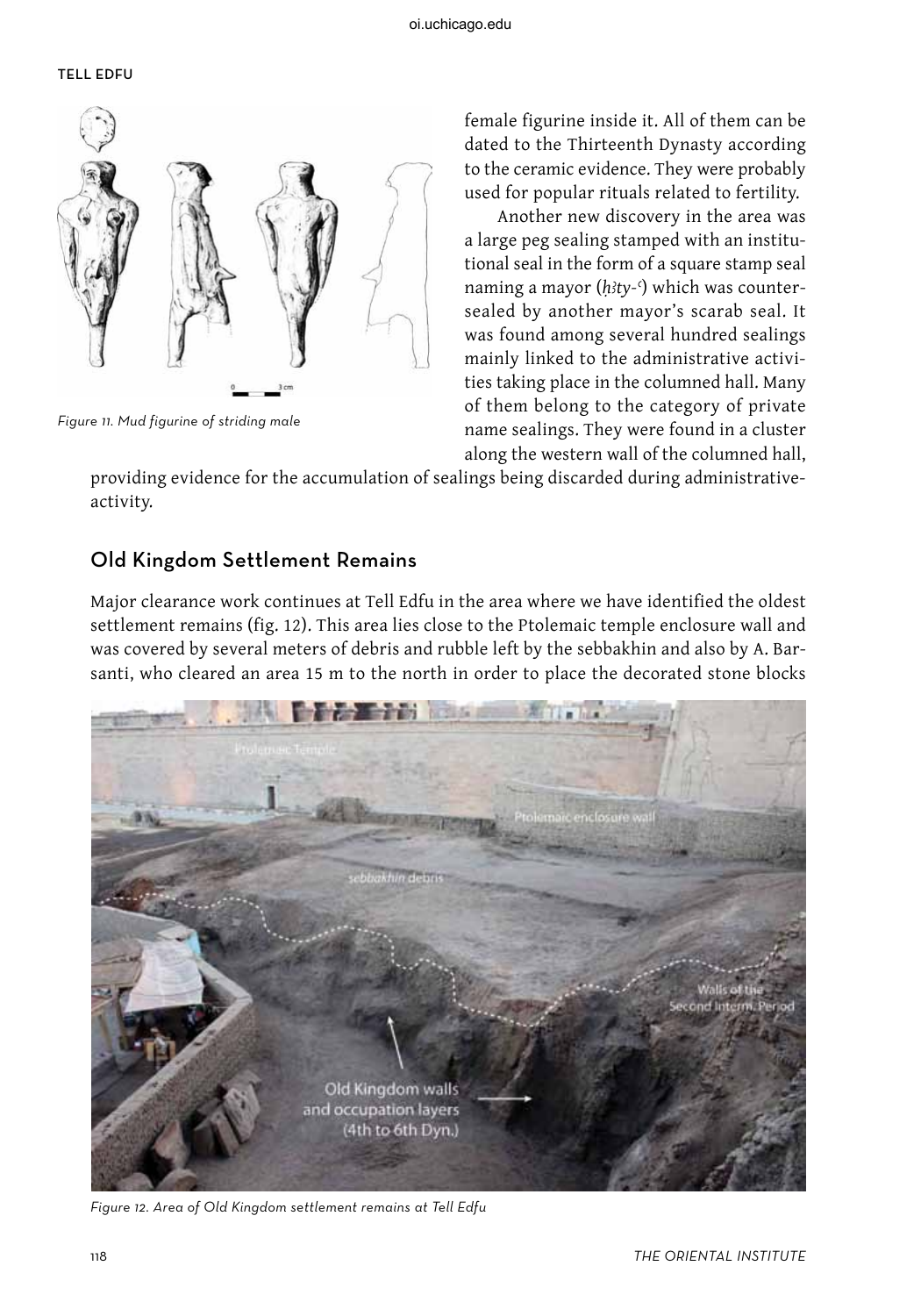of the temple wall he dismantled in 1906.<sup>4</sup> A large group of local workers was employed for this purpose to advance the work as quickly as possible in order to reach the in situ layers underneath the rubble. This area will be a major focus of our excavations in the coming 2011 season. The aim is to find new information about the earliest settlement remains and the origins of the town of Edfu. The pottery samples we have found so far in this area date back to the Fourth to Sixth Dynasty but it is very likely that we will discover remains that date back even earlier than that. The presence of the Third Dynasty step pyramid in the vicinity (see below) and the reliefs in the Djoser complex mentioning the shrine of Edfu, provide some indication that the town of Edfu already existed back then.<sup>5</sup>

# Edfu South Pyramid

A first survey has been carried out at the small step pyramid located 5 km southwest of Edfu, at the village of el-Ghonameya directed by Gregory Marouard (Oriental Institute, University of Chicago) with the collaboration of Hratch Papazian (University of Copenhagen) (fig. 13). This pyramid is a step pyramid and belongs to a series of almost identical small pyramids that have been discovered near several provincial centers in Egypt such as Elephantine, Hierakonpolis, Naqada, Abydos, Zawiet el-Meitin near Minya, and Seila in the Fayum. According to an inscription found at Elephantine that can be linked directly to this pyramid, it seems that the whole group dates to the reign of Huni, last ruler of the Third Dynasty. It is also clear from a study carried out by W. Kaiser and G. Dreyer in 1980 that these pyramids were not intended for funerary use. Their precise function has not yet been determined, but it has been suggested that they were markers of royal presence or a royal cult in the provinces.



Figure 13. Edfu South pyramid at el-Ghonameya in its current state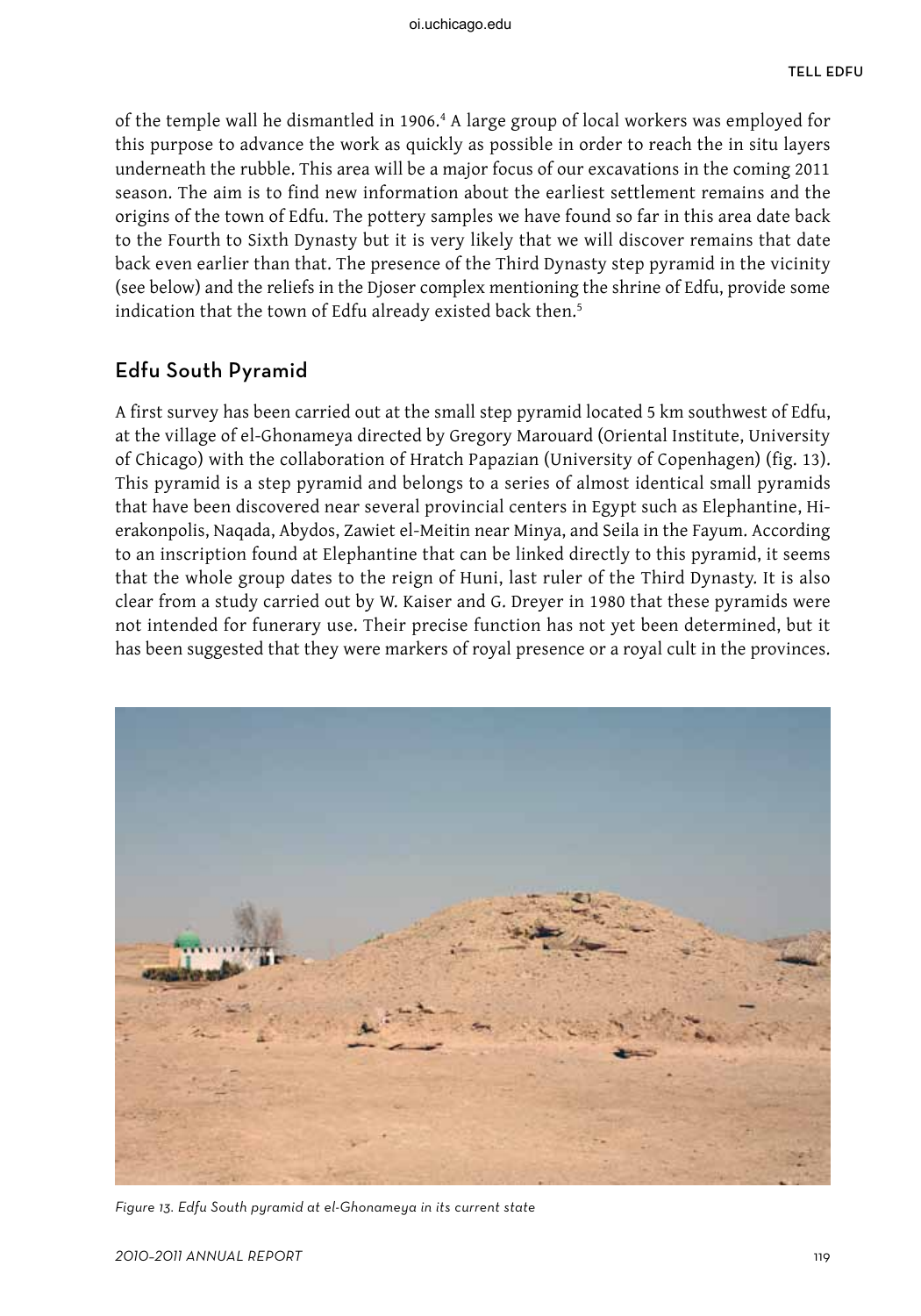

Figure 14. Plan of Edfu South pyramid at el-Ghonameya

The site is currently endangered by a fast developing modern cemetery and road works in the vicinity (fig. 14). This is the last pyramid of the group, which has so far been relatively untouched and has thus potential for the discovery of further data relating to its period of use and precise function. The monument in its current state of preservation has sides measuring 18 m in length; its height lies around 5.5 to 6.0 m consisting of four steps. The blocks are made of local sandstone.

Surface pottery was collected during this survey and the largest concentration of Old Kingdom sherds dating to the Third to early Fourth Dynasty was found along the eastern and northern sides. Within the frame of the Tell Edfu Project, we are hoping to continue next season with extensive cleaning and conservation work including some small-scale excavation along the eastern and northern sides of this monument, if granted permission and depending on the available funding. The Edfu South pyramid is still available for adoption!

#### Study of Unregistered Objects in the Magazine of Elkab

During much of the season, Kathryn Bandy, Lindsey Miller (Near Eastern Languages and Civilizations [NELC], University of Chicago), and Christiane Hochstrasser (freelance) spent time working on the unregistered objects, which are stored in the magazine of Elkab located 20 km north of modern Edfu. They were joined for a few days by Hiroko Kariya, who helped with the restoration of a pottery bowl with a hieratic inscription and several mud figurines. She also consolidated the color on two fragments of a limestone relief we found during this